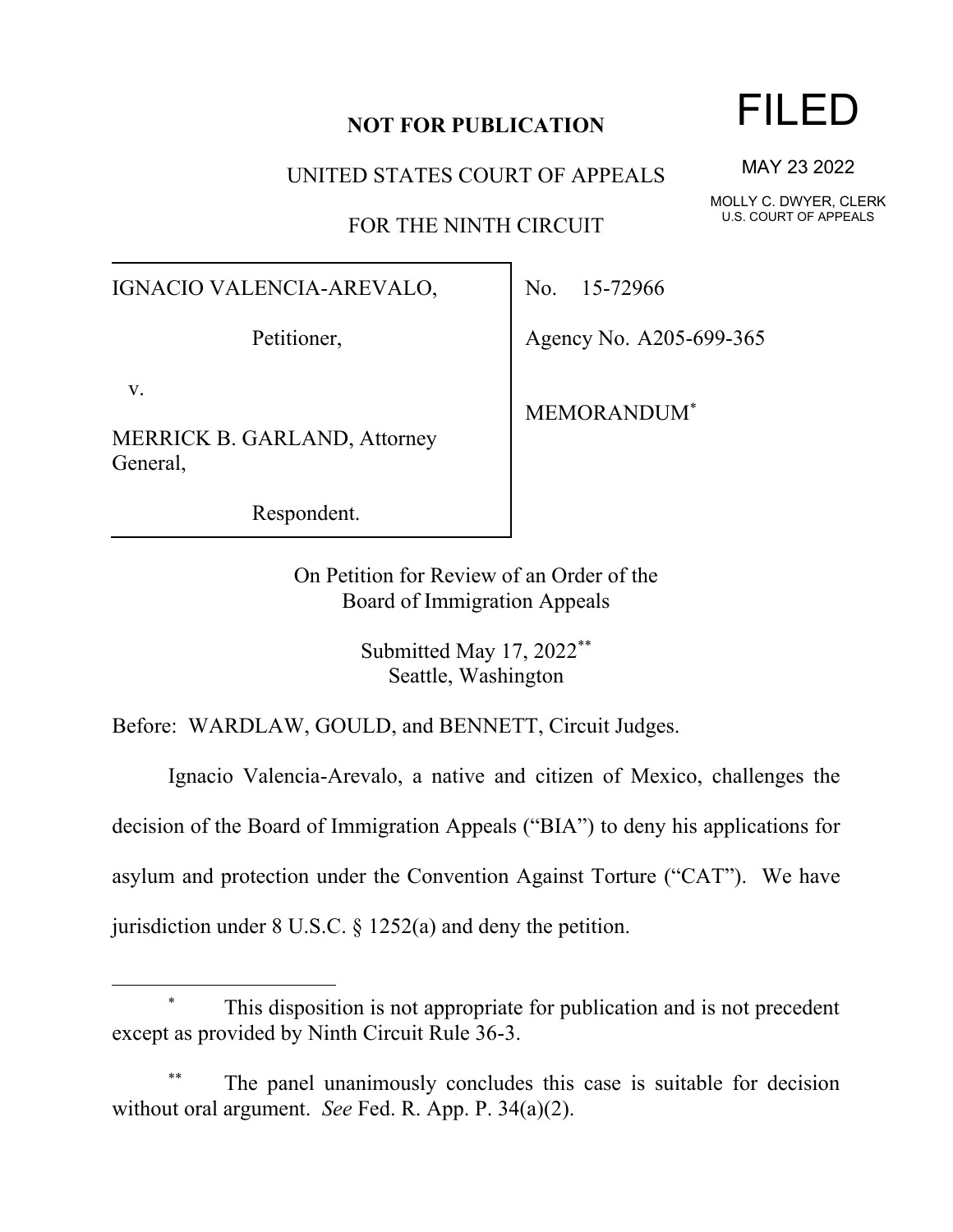Petitioner entered the United States without inspection, admission, or parole in 2007, when he was 13. He testified before the Immigration Judge ("IJ") that when he was 19, he was arrested for stealing property with his friend Alfonso Rincon. Petitioner told the police where Rincon lived and pointed out his home. While incarcerated in the same jail, Rincon threatened Petitioner and his family. Petitioner learned that Rincon had been selling drugs and became "afraid that [Rincon] could be some member of a cartel or . . . crime organization in Mexico." Petitioner feared Rincon or a drug-trafficking organization ("DTO") with which he was affiliated would torture or kill him if he returned to Mexico. Petitioner acknowledged that he does not know if Rincon has ties to "criminal elements in Mexico." The IJ found Petitioner credible.

The IJ found that Petitioner's asylum application was time-barred pursuant to 8 U.S.C. § 1158(a)(2)(B). To qualify for an exception, Petitioner must show either changed circumstances that materially affect his eligibility for asylum or extraordinary circumstances directly related to the delay. *Id.* § 1158(a)(2)(D). Petitioner claimed changed circumstances under 8 C.F.R. § 1208.4(a)(4)(i)(B) because he became "involved in [activities] outside the country of feared persecution that place [him] at risk." He feared that Rincon would "harm him as revenge for speaking to [the] police about [Rincon's] involvement in criminal activity." The IJ found that Petitioner "cannot use [Rincon's] alleged threats as a claim for the delay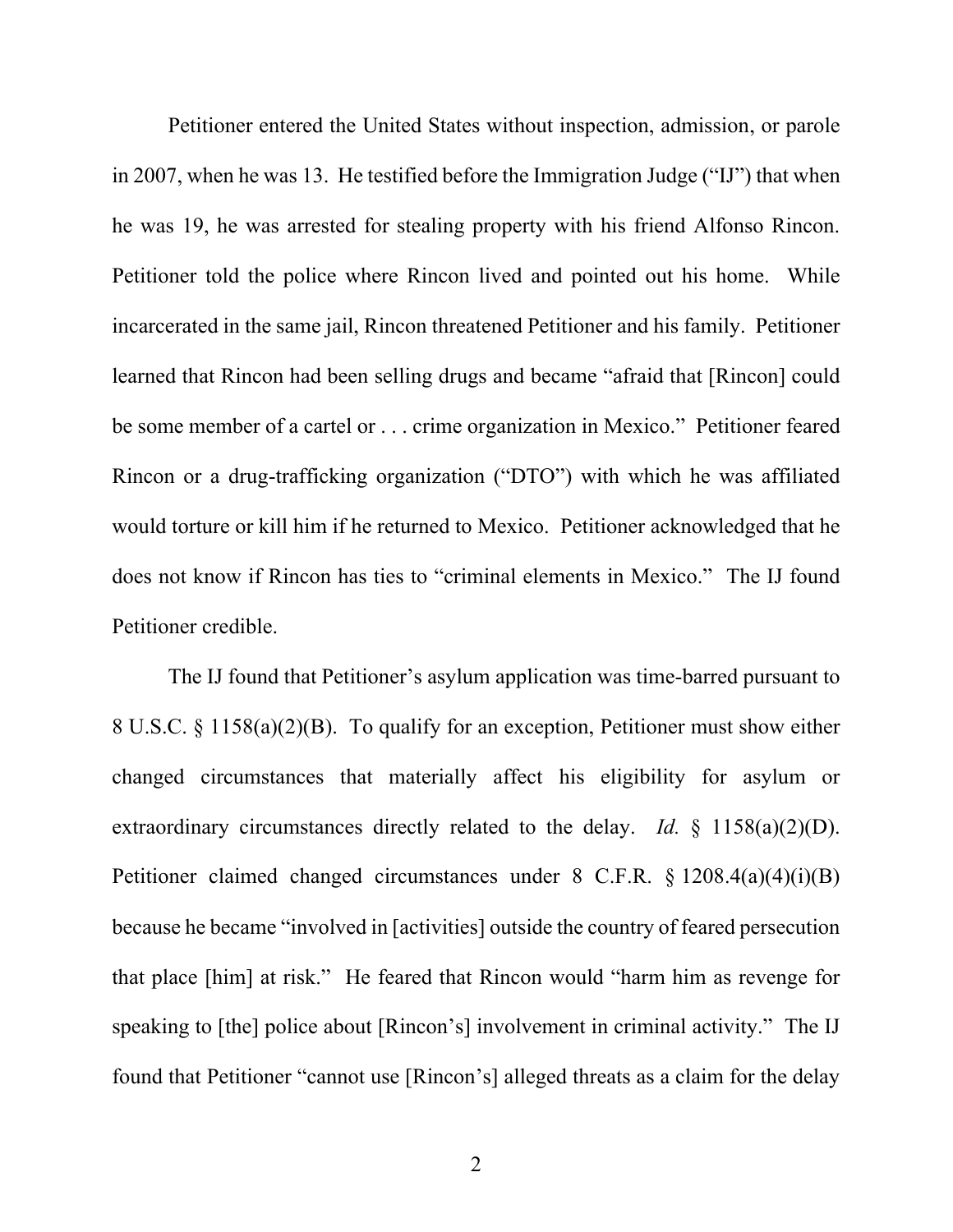in filing" because Rincon may not presently reside in Mexico.

Alternatively, the IJ found that Petitioner failed to show past persecution or a well-founded fear of future persecution on account of his race, religion, nationality, membership in a particular social group ("PSG"), or political opinion. The IJ found Petitioner's PSG of "[p]eople who have cooperated with authorities in criminal prosecutions of members of DTOs' is not particular or social[ly] visible." The IJ also found Petitioner's other PSG—Mexicans returning from the U.S.—too broad, under our precedent, to qualify as a cognizable PSG. *See Delgado-Ortiz v. Holder*, 600 F.3d 1148, 1151–52 (9th Cir. 2010). As to the CAT claim, the IJ found that Petitioner had "failed to establish it is more likely than not he will be tortured in Mexico with the acquiescence of the Mexican Government."

Citing *Matter of Burbano*, 20 I. & N. Dec. 872, 874 (BIA 1994), the BIA adopted the decision of the IJ. The BIA affirmed the IJ's holding that Petitioner lacked eligibility for asylum relief because his application was not timely filed and the threat from Rincon is "insufficient to establish an exception to the filing deadline because [Petitioner] does not have any information that [he] is in Mexico."<sup>1</sup> In the alternative, the BIA found that Petitioner had not established past persecution or a

<sup>&</sup>lt;sup>1</sup> Petitioner argued for the first time to the BIA that he meets the extraordinary circumstances exception because he entered the United States as an unaccompanied minor, and thus automatically qualifies for an exception under 8 C.F.R. §  $1208.4(a)(5)(ii)$ . The BIA did not reach this argument and did not say why it didn't.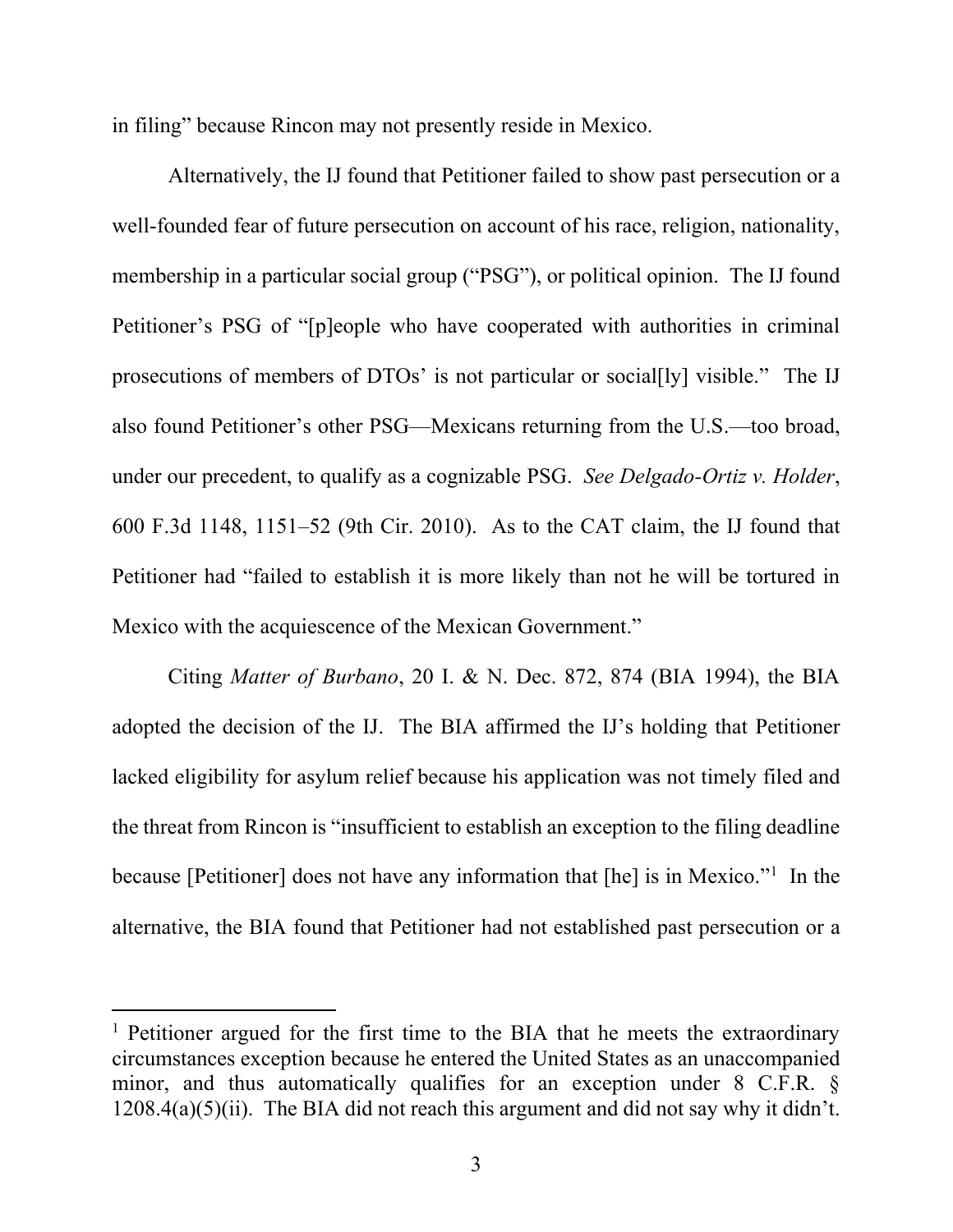well-founded fear of persecution in Mexico on account of a protected ground. The BIA found no evidence that Rincon is a member of a DTO and stated that general conditions of crime and violence "do not constitute a basis for a well-founded fear of persecution within the meaning of the act." As for the CAT claim, the BIA found that Petitioner "provided no evidence that anyone seeks to harm him in Mexico, or that he is more likely than not to be tortured and that a government official would not protect him or would acquiesce in that torture."

Because the BIA expressly adopted and affirmed the decision of the IJ and supplemented the IJ's determination with its own reasoning, we review both the IJ's and BIA's decisions. *See Ali v. Holder*, 637 F.3d 1025, 1028–29 (9th Cir. 2011). We review "for substantial evidence the factual findings supporting the BIA's decision that an applicant has not established eligibility for asylum, withholding of removal, or relief under CAT." *Madrigal v. Holder*, 716 F.3d 499, 503 (9th Cir. 2013) (citations omitted).

Petitioner does not qualify for the changed circumstances exception. As the agency found, the record contains no evidence that Rincon has ties to a Mexican criminal organization. Assuming without deciding that the extraordinary circumstances exception applies, based on his having entered the United States as an unaccompanied minor, Petitioner's asylum claim fails on the merits. Even assuming the validity of Petitioner's PSG—"persons who have cooperated with law